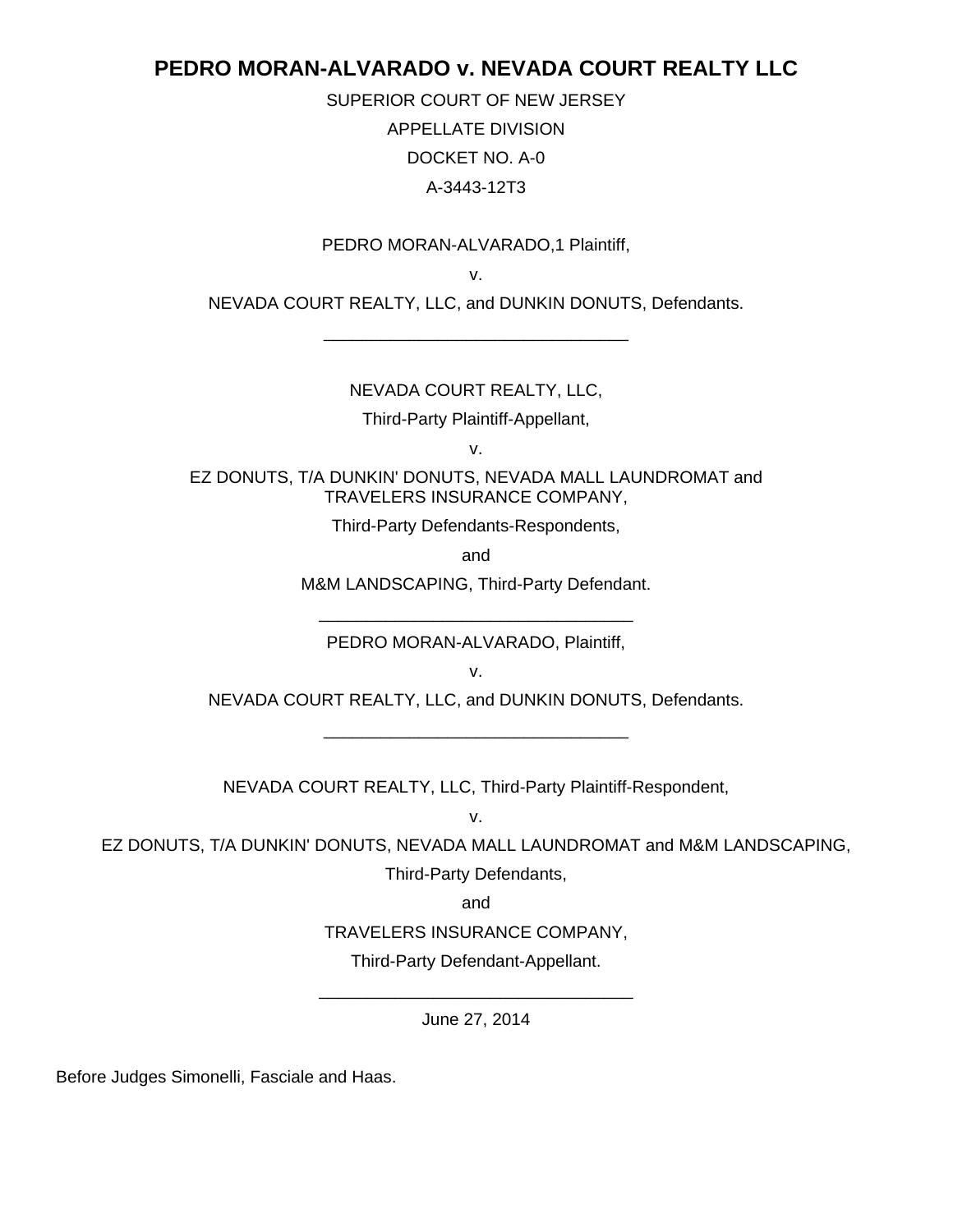On appeal from the Superior Court of New Jersey, Law Division, Essex County, Docket No. L-9756-10.

Lane M. Ferdinand argued the cause for appellant (A-2630-12)/respondent (A-3443-12) Nevada Court Realty, LLC.

John M. Bowens argued the cause for appellant Travelers Insurance Company in A-3443-12 (Schenck, Price, Smith & King, LLP, attorneys; Mr. Bowens and Cynthia L. Flanagan, on the brief).

Gary N. Coutu argued the cause for respondent EZ Donuts, Inc. in A-2630-12 (Law Offices of William E. Staehle, attorneys; Michael A. Mourtzanakis, on the brief).

## PER CURIAM

In these matters, which we consolidate for purposes of this opinion only, defendant/third-party plaintiff Nevada Court Realty, LLC (Nevada Court) owned and operated a strip mall in Newark and leased a portion of the premises to third-party defendant EZ Donuts, Inc. (EZ Donuts). Plaintiff Pedro Moran-Alvarado (plaintiff) filed a complaint against Nevada Court and EZ Donuts for injuries he allegedly sustained from a fall on snow and/or ice at the strip mall. Nevada Court filed a third-party claim against EZ Donuts for contractual indemnification and a third-party claim for insurance coverage against EZ Donuts' insurance carrier, third-party defendant Travelers Insurance Company (Travelers).

Nevada Court appeals from the April 13, 2012 Law Division order, which granted summary judgment to EZ Donuts and dismissed the contractual indemnification claim with prejudice. Travelers appeals from the January 25, 2013 order, which granted summary judgment to Nevada Court and required Travelers to provide insurance coverage to Nevada Court. We reverse both orders and remand for further proceedings.

Nevada Court's contractual indemnification and insurance coverage claims stem from its lease with EZ Donuts. The lease defined the leased "premises" as follows:

Approximately 2072 square feet inclusive of [EZ Donuts'] pro rata portion of the common auxiliary space which is part of [EZ Donuts'] building and the improvements on or to be built thereon (said premises, including the sidewalks, common auxiliary space, and said improvements are herein collectively called "Demised Premises" or "Premises") together with any and all easements, appurtenances, rights and privileges now or hereafter belonging thereto, including the right and easement to use the Common Area in common with other tenants of the Shopping Center.

The lease required EZ Donuts to maintain the premises. The indemnification provision is as follows:

[EZ Donuts] agrees to indemnify and save harmless [Nevada Court] from and against all liability, damage, penalties, judgments, or claims whatsoever by anyone in or about the Premises, except for the [willful] acts of [Nevada Court]. . . . This paragraph shall not apply if the liability arises from [Nevada Court's willful] failure to perform any covenants under this Lease to be performed by [Nevada Court].

. . . .

 [Nevada Court] or its agents shall not be liable for any . . . injury or damage to persons or property resulting from any cause of whatsoever nature, . . . unless caused by or due to the gross negligence or willful misconduct of [Nevada Court]. [EZ Donuts] shall indemnify and save harmless [Nevada Court] against and from all liabilities, obligations, damages, penalties, claims, costs and expenses . . . paid, suffered or incurred as a result of any breach by [EZ Donuts] . . . or the carelessness, negligence or improper conduct of [EZ Donuts], . . . unless said liabilities, obligations, damages, penalties, claims, costs and expenses, . . . result from the gross negligence or willful misconduct of [Nevada Court]. . . . In case any action or proceeding is brought against [Nevada Court] by reason of any such claim and [Nevada Court] has not been grossly negligent or guilty of willful misconduct, [EZ Donuts] . . . will . . . defend such action or proceeding by counsel approved by [Nevada Court.]

 [Nevada Court] is exempt from any and all liability for any damage or injury to person or property caused by or resulting from . . . ice or snow . . . unless said damage or injury be caused by or due to the gross negligence of [Nevada Court].

The lease also required EZ Donuts to obtain liability insurance "for and relating to the Premises," and name Nevada Court as an additional insured. Travelers issued a policy endorsement naming Nevada Court as an additional insured "but only with respect to liability arising out of the ownership, maintenance or use of that part of the premises leased to [EZ Donuts]."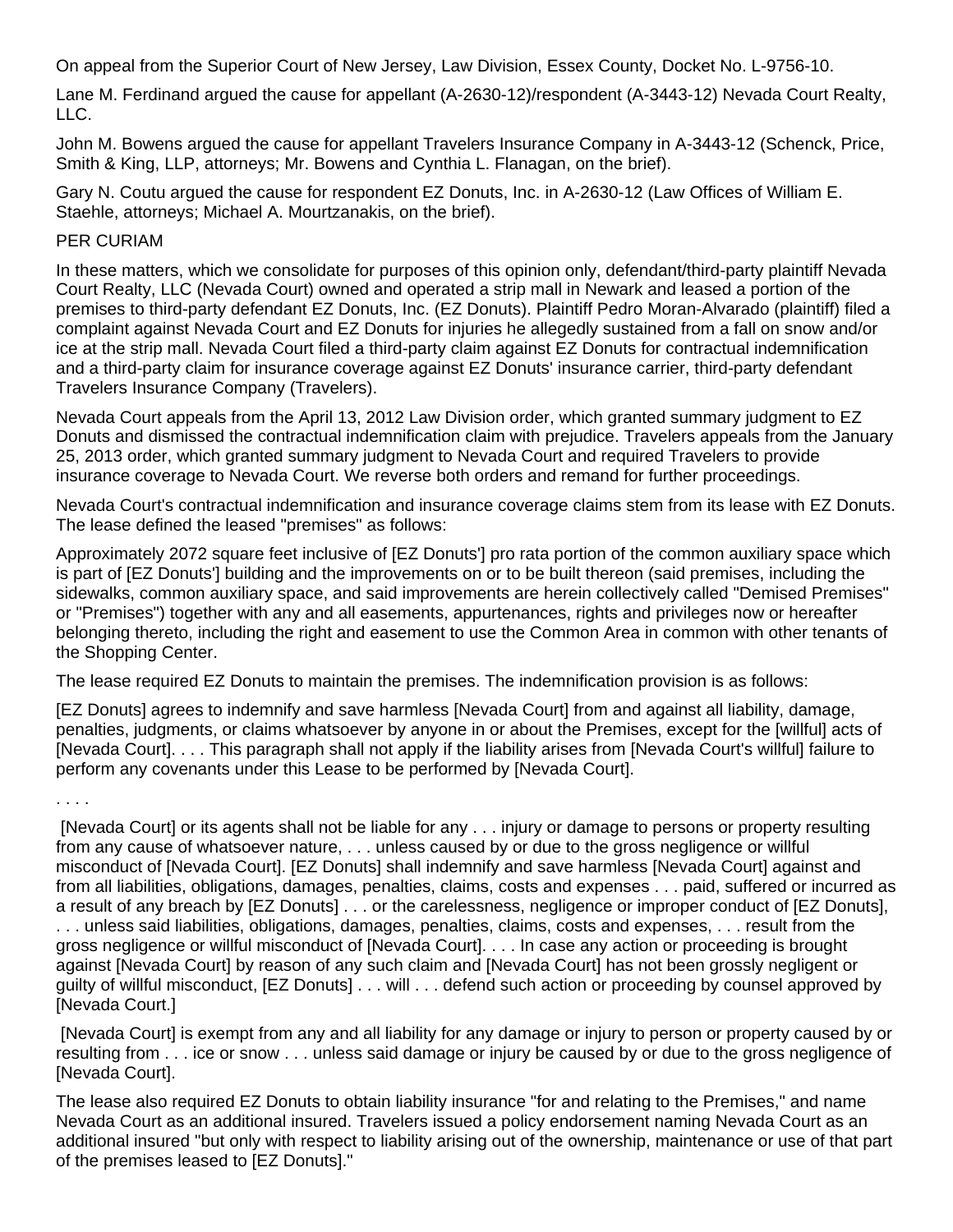On December 24, 2008, plaintiff allegedly sustained injuries from slipping on snow and/or ice at the strip mall. He filed a complaint in November 2010. In April 2011, Nevada Court settled with plaintiff for \$85,000 without admitting negligence. Nevada Court and EZ Donuts then filed motions for summary judgment, which the trial court denied on February 10, 2012.2

Both parties subsequently filed motions for reconsideration. Prior to disposition of the reconsideration motions, plaintiff testified at his deposition that he "fell close to the grate or manhole. It's only about 6 meters away from [EZ] Donuts" (emphasis added).3 EZ Donuts argued that the indemnification provision did not apply because plaintiff fell in the parking lot, for which Nevada Court was purportedly responsible. Nevada Court argued that the indemnification provision applied because plaintiff was EZ Donuts' customer and fell about the premises en route to EZ Donuts near its entrance.

In granting summary judgment to EZ Donuts, the judge found that the indemnification clause was inoperative because there was no finding that any party was negligent. The judge also found it was unfair to bind EZ Donuts to the settlement between plaintiff and Nevada Court because EZ Donuts purportedly had no opportunity to mitigate its damages by contending that the settlement amount was unreasonable.

The judge also granted summary judgment to Nevada Court requiring Travelers to indemnify Nevada Court for the amount of the settlement with plaintiff. In failing to recognize that Travelers' indemnification exposure was coextensive with the scope of EZ Donuts' liability, the judge concluded that the lease had no bearing on Travelers' obligation to provide coverage under the additional insured policy endorsement.

On appeal, Nevada Court argues that the judge erred by granting summary judgment to EZ Donuts. Nevada Court maintains that the judge operated under the wrong premise by concluding that EZ Donuts' obligation to indemnify Nevada Court was triggered by a finding of negligence. It also contends the judge erred by finding that the settlement between plaintiff and Nevada Court deprived EZ Donuts of the opportunity to mitigate its damages thereby prejudicing EZ Donuts in its defense of Nevada Court's claim for contractual indemnification.

Our review of a ruling on summary judgment is de novo, applying the same legal standard as the trial court. Nicholas v. Mynster, 213 N.J.463, 477-78 (2013). Thus, we consider, as the trial judge did, "'whether the evidence presents a sufficient disagreement to require submission to a jury or whether it is so one-sided that one party must prevail as a matter of law.'" Liberty Surplus Ins. Corp. v. Nowell Amoroso, P.A., 189 N.J. 436, 445-46 (2007) (quoting Brill v. Guardian Life Ins. Co. of Am., 142 N.J.520, 526 (1995)). Summary judgment must be granted "if the pleadings, depositions, answers to interrogatories and admissions on file, together with the affidavits, if any, show that there is no genuine issue as to any material fact challenged and that the moving party is entitled to a judgment or order as a matter of law." R. 4:46-2(c). If there is no genuine issue of material fact, we must then "decide whether the trial court correctly interpreted the law." Massachi v. AHL Servs., Inc., 396 N.J. Super. 486, 494 (App. Div. 2007), certif. denied, 195 N.J. 419 (2008). We review issues of law de novo and accord no deference to the trial judge's conclusions on issues of law. Nicholas, supra, 213 N.J.at 478.

Here, genuine issues of material fact defeat summary judgment to EZ Donuts. EZ Donuts' contractual indemnification obligations, and the amount of any indemnification payment under the lease, are dependent on resolution of factual disputes, such as: whether the accident occurred on or about the premises; the negligence percentage of the parties, including whether Nevada Court was solely, willfully, or grossly negligent; and whether the amount of the settlement was reasonable in light of the injuries plaintiff sustained. These disputed factual issues should be resolved in Nevada Court's third-party action against EZ Donuts.

Plaintiff alleged in his complaint that he sustained injuries as a result of the negligence of Nevada Court and EZ Donuts. Presumably these parties allowed dangerous conditions to exist on or about the "premises." The lease with EZ Donuts defines the premises, in part, as "the sidewalks, common auxiliary space, . . . and all easements, appurtenances, . . . including the right and easement to use the common area in common with other tenants of the shopping center." Although, there was no finding made regarding whether plaintiff fell on or about the "premises," we must give Nevada Court the benefit of all reasonable inferences at this point. Plaintiff gave deposition testimony that he fell "close" to a "grate or manhole." On this record, it is unknown whether this ambiguous description constitutes on or about the "premises." The location of the fall is important because if it's on or about the "premises," then EZ Donuts arguably may have an obligation under the terms of the lease to provide contractual indemnification to Nevada Court. EZ Donuts contends that the accident happened in the parking lot, not on the "premises".4 Nevada Court disputes EZ Donuts' contention. The judge made no findings about the location of the fall. Rather, the judge focused on the lack of negligence findings due to Nevada